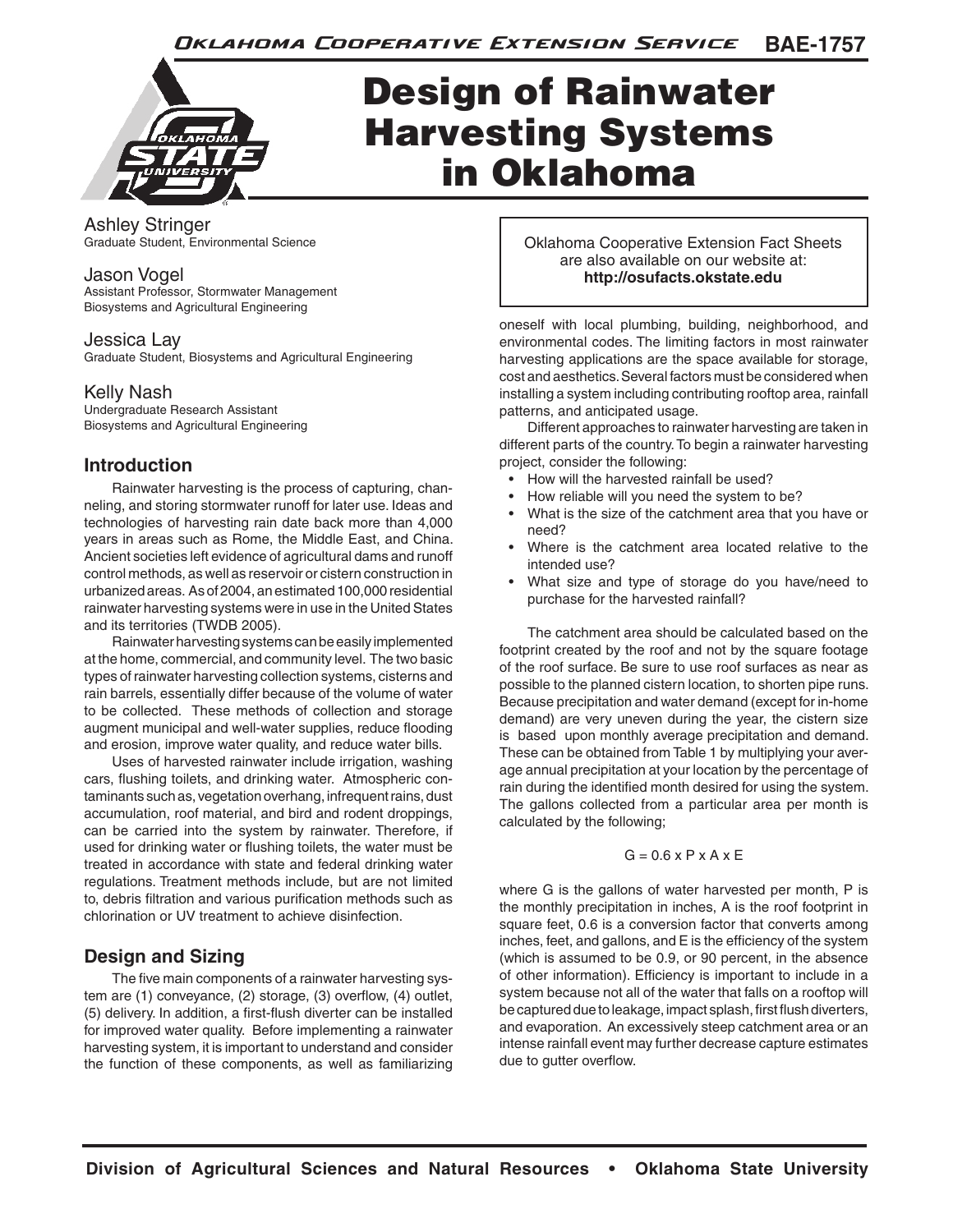#### **Example: Designing a System**

Joe Homeowner wishes to collect precipitation to water a vegetable garden covering 1,500 square feet. The OSU county Extension agent tells him he should apply an inch of water to the garden each week between June 1 and Sept. 1, and that the average annual rainfall 30 inches. Joe calculates that he will need to collect 4,114 gallons (see example calculation below) to water the garden during each month.

Water need per month =  $1/12$  ft/week x 4.4 wks/month x 1,500 square ft x 7.48 gal/cubic ft

#### $= 4,114$  gallons

However, during the month with the least rainfall (July or August), the garden still gets 2.4 inches of rain (30 inches per year times 8 percent, which is the percentage of average percentage of annual rainfall in July). If we assume that all this rain occurred over multiple weeks during the month (which may or may not be a good assumption during the summer in Oklahoma), then the rainfall will provide:

#### 2.4 in x 1 ft/12 in x 1,500 sq ft x 7.48 gal/cubic ft = 2,244 gallons

where 2.4 inches is the monthly rainfall, 1,500 square feet is the area of the garden, and 1/12 and 7.48 are conversion factors.

Therefore, the total volume of rainwater that must be captured during July or August is:

Gallons used – gallons from rainfall =  $4,114$  gallons – 2,224 gallons = 1,870 gallons

This means that Joe will need a cistern, or cisterns, with a combined storage volume of at least 1,900 gallons. By rearranging the equation for G presented above, the catchment area needed to collect that much water in the month with the least rainfall (in this case July or August) would be:

> $A = 1,870$  gallons / ((30 x 0.08) x 0.6 x 0.9) = 1,443 square feet of catchment

where G is 1,870 gallons, 30 inches is the annual rainfall; 0.08 or 8 percent is the monthly percentage of rainfall in July or August (from Table 1); 0.6 is a conversion factor that converts among inches, feet and gallons; 0.9, or 90 percent is the efficiency factor E; and A is the catchment area. Therefore, Joe will need to collect from a roof area with a horizontal projection of at least 1,500 square feet to cover his monthly water needs. He decides to collect from the roof of his barn, which has 1,600 square feet of roof area and is just above where he wishes to install his cistern. (Adapted from Rupp 2006).

#### **Storage Tank**

The storage tank, which is sometimes called a cistern, is the primary storage component of the system and is usually the most expensive component of the rainwater harvesting system. Material, size, and location of storage tanks are dependent upon the anticipated purposes of the collected rainwater. To enhance the effectiveness of potential collection, the storage tank must be sized accordingly. The capacity of

**Table 1. Oklahoma average monthly rainfall distribution. (Oklahoma Climatological Survey 2002)**

| Month     | Percentage of Annual Rainfall |
|-----------|-------------------------------|
| January   | 4%                            |
| February  | 5%                            |
| March     | 8%                            |
| April     | 9%                            |
| May       | 14%                           |
| June      | 12%                           |
| July      | 8%                            |
| August    | 8%                            |
| September | 11%                           |
| October   | 9%                            |
| November  | 7%                            |
| December  | 5%                            |

Source: (Oklahoma Climatological Survey 2002)

the tank should be in proportion to the purpose estimated monthly demand, the location of later use, the monthly rainfall in inches per year, and the size of the catchment area. Cistern storage tanks come in various sizes. Table 2 shows the capacity of round cisterns with varying dimensions.

Whether to have the storage tank below or above ground is a function of surrounding landscape, underground utilities, existing downspouts, cost, structural support of the surrounding foundation of soil, and aesthetic preference of the landowner. Below ground storage tanks should have manhole covers to ensure safety, yet maintain their accessibility for cleaning and upkeep. They should be sealed in order to prevent inadvertent entrance of surface or groundwater. Keep in mind the likelihood of buoyancy of an underground storage tank when empty. If the storage tank is empty and water infiltrates the ground around it, it could force the tank out of the ground.

Observe the structural support of the foundation for an above ground storage tank. The ground should be flat and able to withstand the weight of the storage tank at full capacity. It is important to consider the placement of your cistern to prevent settling resulting from improper foundation preparation. Remember, one gallon of water weighs 8.34 pounds so even with a small system of 6 feet by 6 feet, the total weight is more than 5 tons when full. This necessitates a proper

**Table 2. Round cistern storage capacity for cisterns with various heights and diameters (in gallons).**

| Height | 6-Foot<br>Diameter | 12-Foot<br>Diameter | 18-Foot<br>Diameter |  |
|--------|--------------------|---------------------|---------------------|--|
| 6      | 1,269              | 5,076               | 11,421              |  |
| 8      | 1,692              | 6,768               | 15,227              |  |
| 10     | 2,115              | 8,460               | 19,034              |  |
| 12     | 2,538              | 10,152              | 22,841              |  |
| 14     | 2,961              | 11,844              | 26,648              |  |
| 16     | 3,384              | 13,535              | 30,455              |  |
| 18     | 3,807              | 15,227              | 34,262              |  |
| 20     | 4,230              | 16,919              | 38,069              |  |
|        |                    |                     |                     |  |

Source: (TWDB 2005)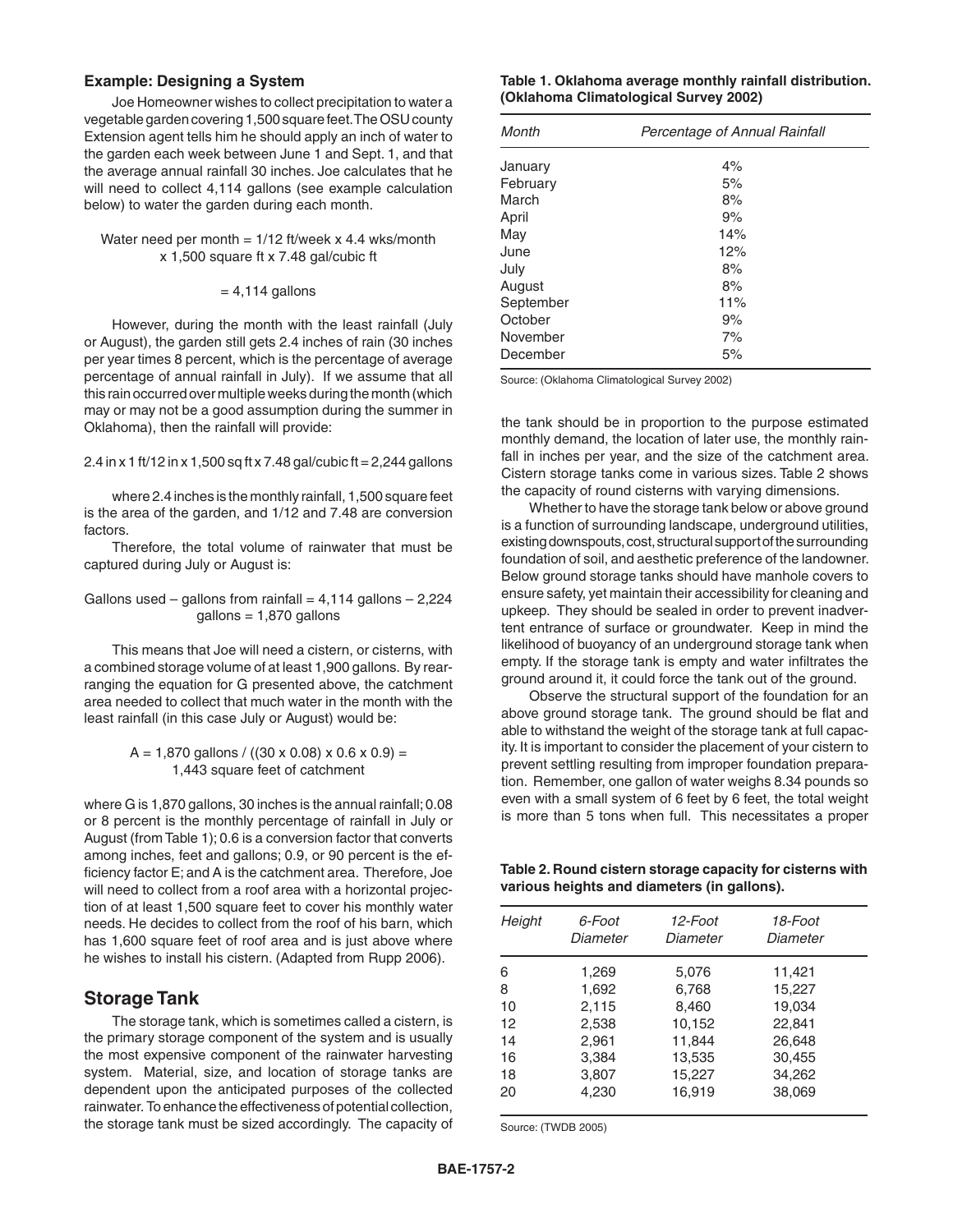foundation be installed before the cistern is put in place. If you are unsure of the capacity of a concrete foundation to support the weight of your full cistern, please consult an engineer.

To prevent algae growth and degradation due to UV rays, above ground storage tanks should be opaque, heavily tinted, painted, or have sun barriers. Storage tanks are available in a variety of materials, including plastic, fiberglass, wood, concrete and galvanized metal. They should be sturdy, watertight with a smooth interior surface, and sealed with nontoxic, waterproof materials. Special storage tank materials are required when the harvested rainwater is to be used to supply drinking water due to the possibility of leaching. Each type of material has different benefits depending on your aesthetic needs, climate, and location of the tank. Figure 1 is a general diagram of an above ground storage tank. To discourage mosquito breeding, the cistern should also have screened vents installed.

## **First Flush Diverters and Inlet Protection**

Varying degrees of contaminant removal may be required, depending on the water's use. For most situations, a screen filter at the gutter inlet can be used to remove large debris such as leaves, sticks, or pieces of roofing material from the roof runoff. Dust and bird droppings also accumulate on roof surfaces between rainstorms. The first part of the rooftop runoff, which is called the "first flush," often contains higher concentrations of contaminants than rooftop runoff from later in the storm. This first flush may be diverted away from the cistern by a device known as a first flush diverter.

A common first flush diverter is shown in Figure 2. Water will not begin to flow into the cistern until the diverter has filled completely. A trickle drain or clean-out valve ensures an empty chamber for subsequent rainfall events. Effectively, the contaminated water is sealed off or siphoned from the next flow of rains that will enter the cistern. A general rule of thumb is to divert at least 10 gallons per 1,000 square feet of catchment area. Recommendations for minimum first flush diverter lengths are shown in Table 3.

Gutter screens and roof-washers (Figure 3) are often used in addition to first-flush diverters to prevent mosquito breeding and sediment buildup in the cistern. The proper placement for a roof washer is between the first flush diverter and the cistern. The roof washer contains a screen that will filter out large debris such as twigs and leaves. Various devices can be constructed by the homeowner or purchased commercially for this purpose. Characteristics of precipitation can affect collection such as frequency, volume, duration and intensity.

#### **Table 3. Rainwater harvesting first flush diverter recommended lengths (Rupp 2006).**

| Pipe Diameter<br>(Inches) | Chamber Length<br>(Inches/Gallon) |  |
|---------------------------|-----------------------------------|--|
| 3"<br>4"<br>6"<br>ጸ"      | 32.75"<br>18.5"<br>8.25"<br>4.63" |  |



**Figure 1: Above ground water harvesting system diagram.** Source: (Kinkade-Levario 2004)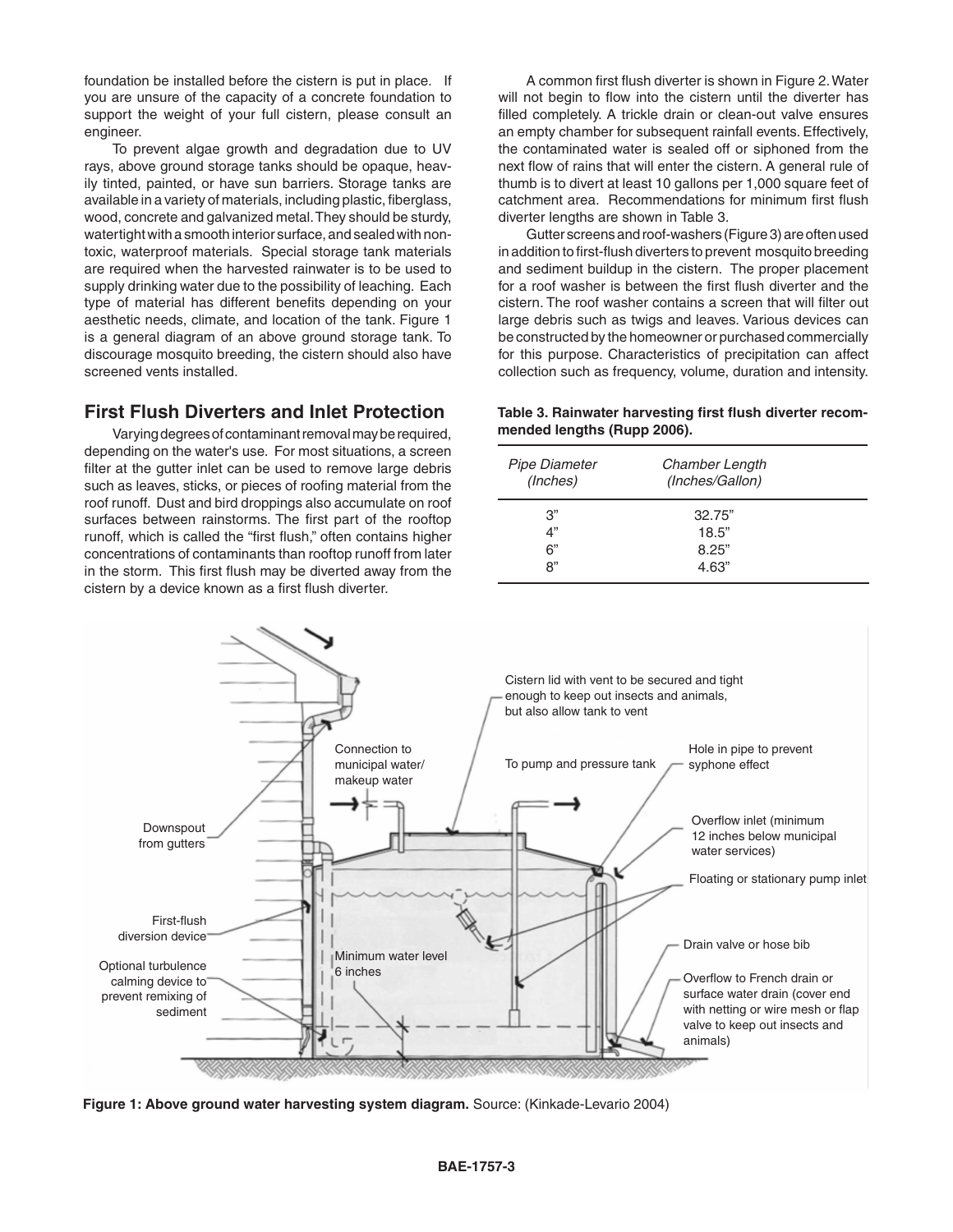

**Figure 2. First flush diverter** (Rupp, 2006).



Figure 3: Roof washing system for rainwater harvesting.<br>Source: (Kinkade-Lavario 2004) Source: (Kinkade-Levario 2004)

A turbulence calming device, or calming inlet, may be used to minimize bottom sediment disturbance where the rainwater enters the tank. It is another safeguard to ensure an appropriate quality of water. This device can be seen in Figure 1.

## **The Conveyance System**

The gutter conveyance system is composed of a series of gutters, downspouts and pipes that conveys precipitation from the roof through the piping and to the cistern. The Uniform Plumbing Code (UPC) recommends that a gutter system be able to carry the runoff of the 100-year/1-hour rain event (Pushard undated). Existing gutters can be easily retrofitted to distribute more rainwater through various fixtures and to the cistern; this may require additional structural support from the building to the gutter system. The most common materials used for the gutter and piping system are PVC, seamless aluminum, and galvanized steel. The following are some general guidelines to keep in mind when designing and installing your guttering and pipe system:

- Slope gutters 0.5% (1 in/16 ft)
- Place gutter hangers 3 feet on center
- Use expansion joints in gutters 60 feet or longer
- 1 downspout per 50 feet of gutter length
- Slope horizontal conveyance pipes 2% (1 inch/4 feet)
- Horizontal conveyance pipes should have cleanouts every 100 feet
- Limit horizontal conveyance pipe bends to 45° Source: (Sustainable Building Sourcebook 2000)

## **The Overflow Pipe**

When the cistern has reached capacity, a bypass or overflow pipe is necessary to direct continuing water flow away from the full cistern, while also protecting the area from erosion. The overflow pipe, installed near the top of the cistern, allows excess water to leave the cistern when needed. It is required to handle the same flow as the gutter system in order to be effective. Be sure that overflow is diverted away from any building foundations, but not directly to impervious areas. The overflow can be directed to a small rain garden.

## **The Outlet Pipe and Distribution System**

The outlet pipe, installed at least 6 inches above the bottom of the cistern, is used to draw water from the bottom of the cistern to the distribution system that ultimately delivers the captured rainwater to its desired location. A pump may be necessary to provide adequate pressure to draw water for some applications. Solar pumps are available for locations without electricity. The exact design of the distribution system will vary depending on the intended use of the harvested rainwater.

## **Economics of Rainwater Harvesting**

The economic savings potential of installing a system depends upon the amount of water stored, the value of water at a particular location, and the intrinsic value associated by the user with using rainwater for a particular use. For instance, harvested rainwater may have an added value over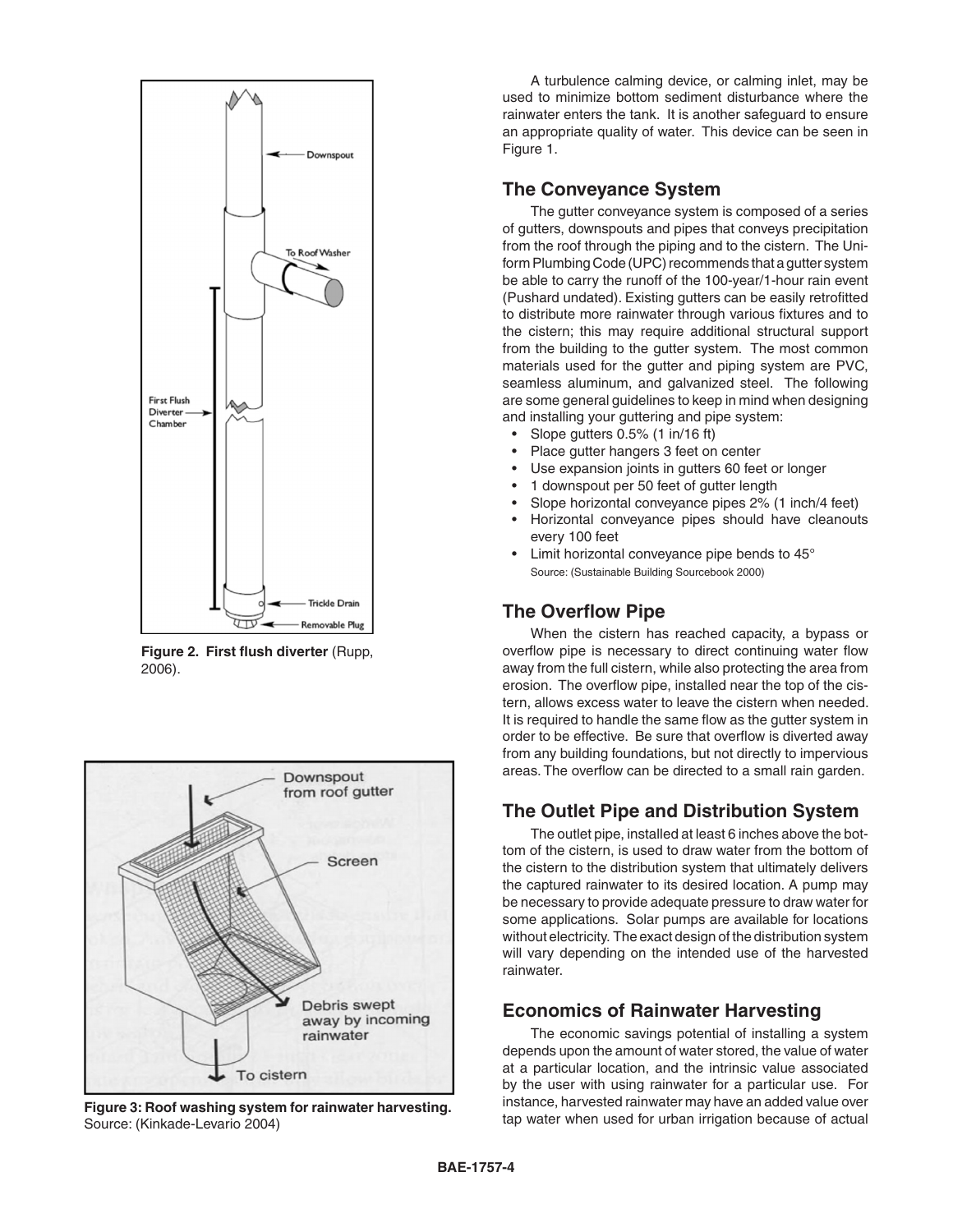or perceived benefits of using harvested rainfall to grow their plants. Installing a system will reduce utility bills, depending on how much and to what use the water is allocated. Not all states allow rainwater to be captured and used for private or commercial use, so it is important to check state regulations before purchasing equipment.

The single largest expense is generally the storage tank, and the cost of the tank is based upon the size and the material. Costs range from a low of about \$0.50 per gallon for large fiberglass tanks up to \$4.00 per gallon for welded steel tanks. For those desiring professionally installed materials, costs range from \$3.50 to \$12 per foot of gutter, including materials and installation, in 2004. The range for pump costs runs from \$385 for the low end tankless pump, to more than \$1,000 for the combined price of a high-end pump and pressure tank (TWDB 2005). Buried cisterns are more expensive than those used above ground due to the larger size and multiple "moving parts." Installation of buried cisterns can also be expensive. A common cistern shared by multiple properties may result in considerable economies of scale because there is only one excavation, one tank or set of tanks, and one pump (TWDB 2005). Over time, routine maintenance and replacement of filters or other parts will be required as well.

As of March 2012, Oklahoma does not provide tax incentives concerning rainwater harvesting. However, the neighboring local and state governments of Texas and New Mexico offer various tax exemptions, rebate programs, and other financial incentives to individuals that install rainwater harvesting systems.

#### **Rain Barrels**

For residential lots, rain barrels are a simple and lower cost solution for homeowners to conserve water. The most common size of residential rain barrels is a 55-gallon barrel (as shown in Figure 4), but barrels can range from 40 to 300 gallons. Rain barrels have become more popular among the general public, and as of March 2011, pre-constructed systems are available at lawn and garden stores for between \$100 to \$200. If you would like to build your own there are also online companies that will sell you a do-it-yourself kit. However, with a little time and effort you can build your own system just as easily as buying one. *Oklahoma Gardening* features two episodes on "How to Build a Rain Barrel" that



**Figure 4: Residential rain barrel in Stillwater, OK**

can be viewed at the following websites. These short episodes show the step-by-step instructions on how to build a residential rain barrel.

http://www.youtube.com/oklahomagardening#p/search/1/ FeRO2MnH79M

http://www.youtube.com/oklahomagardening#p/search/0/ u7joBFwn338

It is important to remember to utilize mosquito screens to prevent mosquitoes from breeding within the rain barrel. This can be done by installing a 1 mm or smaller screen at any point where standing water could be exposed to the outside environment. Rain barrels can also be painted to reflect the homeowners' sense of style (Figure 4).

#### **Maintenance**

Rainwater collection and storage facilities require a variety of routine maintenance. After every storm event while the system is in use, the first flush diverter should be cleaned out. Semi-annual maintenance should be completed in mild weather at the end of the summer and the end of winter. Since Oklahoma has very hot summers and cold winters, it is important to inspect the system to ensure that no damage has occurred due to extreme temperatures during these seasons. At least once a year, the following routine activities will need to be completed:

- Inspection and repair of vent screens.
- Removing debris from the roof, leaf guard, gutter, gutter screen, roof washer, and first-flush diverter.
- The storage tank will need to be drained and emptied of accumulated sediment every few years.
- Inspection and servicing of pumps.
- Empty the rain barrel during the winter season to prevent damage from freezing.
- The tank can be cleaned out by letting it soak in a 5 percent bleach solution and then rinsing the tank out afterwards.

#### **Oklahoma Example**

The rainwater harvesting system shown in Figure 5 is located at the Xeriscape Demonstration Garden in Edmond



**Figure 5: Rainwater harvesting system capable of capturing 2,200 gallons at the Xeriscape Gardens in Edmond, Oklahoma.**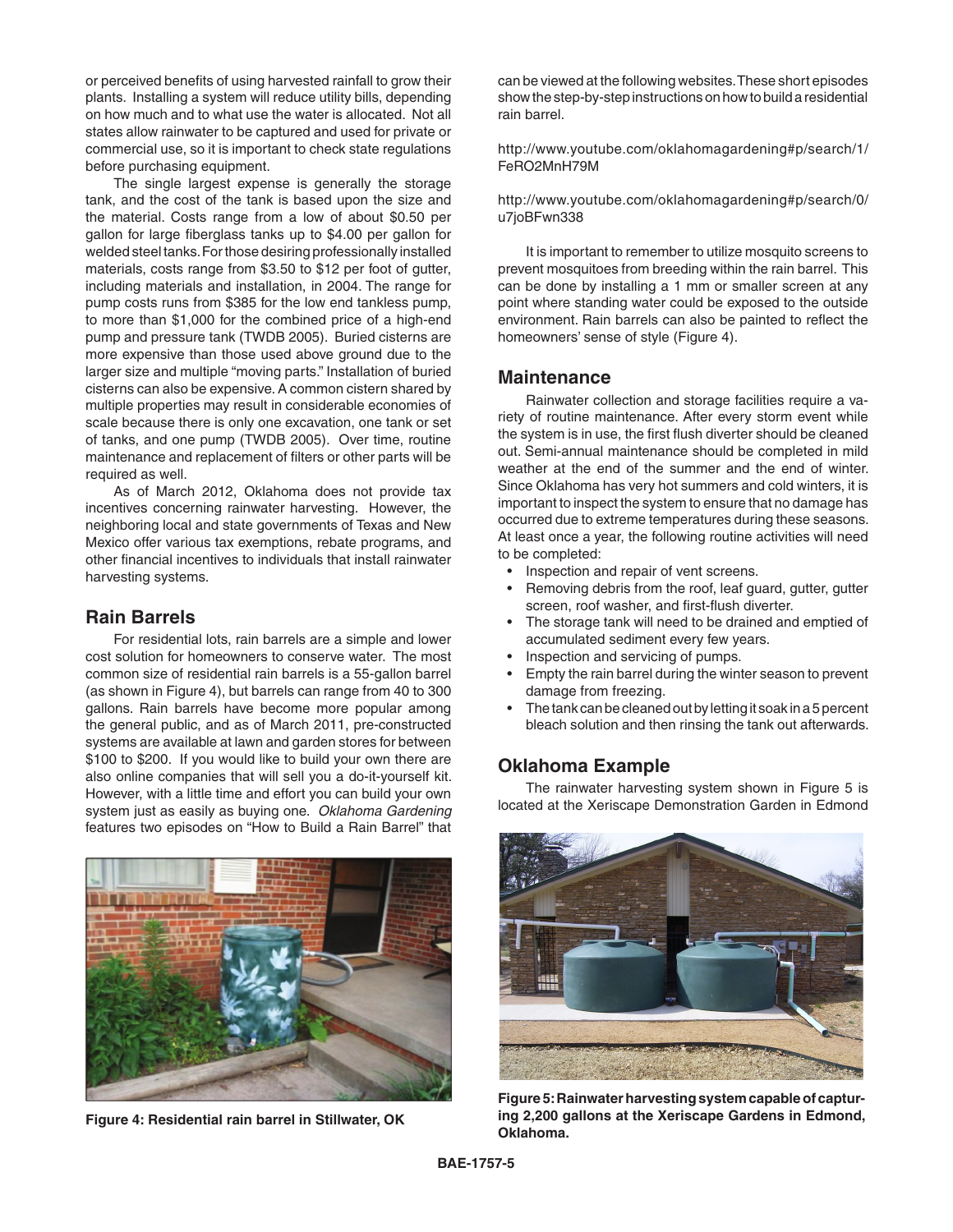that was designed and constructed by the City of Edmond in cooperation with the Oklahoma Cooperative Extension Service. The Xeriscape Garden at Bickham-Rudkin Park located at 33rd St. & Rankin was designed to demonstrate effective water management strategies within a residential landscape. Those strategies include water conservation (Xeriscape), rain water capture for use in the landscape, reduced volume and rate of stormwater runoff, and improved water quality.

Though Edmond, which is located in Oklahoma County, receives on average 36 inches of annual precipitation, it doesn't always fall during the hot summer months when it is needed by many plants. During the summer months, as much as 50 percent of the total treated water supply in Edmond is used to irrigate landscapes, and on hot, dry days that figure can reach 80 percent.

This cistern system is able to capture the runoff from a rainfall event of up to 3.6 inches or 2,200 gallons total. The total catchment area of this system is 1,100 square feet of rooftop runoff. This water is then stored for later irrigation needs. This system utilizes the rain in the cistern first and then switches to municipal water for the remainder of the water needs. The items required for the systems are listed below in Table 4 along with the total cost.

#### **Table 4: System materials and total costs for the rainwater harvesting system at the Xeriscape Demonstration Garden in Edmond, Oklahoma.**

 1-½ HP submersible pump 2- 1200 gal. storage tanks 1-floating filter intake 1-pump controller with run dry protection 1-Overflow siphon 1-calming inlet 1-backup inlet valve for alternate source water 1-Tank level indicator 1-first flush diverter 1-down spout debris diverter 1-Vent cap 4-4" bulkhead fittings 4-1 ¼ bulkhead fittings 1-1 1/4 " wye strainer 2-1 ¼" brass ball valves 2-3/4" brass ball valves All necessary pipe and fittings

**Total Material Cost: \$4,400 Total Labor Cost: \$4,600 Total Costs: \$9,000**

In summary, installing a rainwater capture system, either on a large or a small scale will translate into water conservation, and may translate into dollar savings and increases in property value. Installing a rainwater harvesting system is also a great way to reduce stormwater pollution.

For Additional Resources on Rainwater Harvesting, visit us on the web at: http://lid.okstate.edu/rainfall-harvesting.

#### **References:**

- Kinkade-Levario, Heather. 2004. Forgotten Rain: Rediscovering Rainwater Harvesting.
- Landers, Jay. 2006. Let it Rain. Public Works Magazine. July. Oklahoma Climatological Survey. 2002. Oklahoma's Climate:
	- An Overview. Available: http://climate.mesonet.org/ county\_climate/Products/oklahoma\_climate\_overview. pdf . [21 November 2010]
- Pushard, Doug. Undated. Residential Gutter Sizing. Harvest H20.com. Available: http://www.harvesth2o.com/residential\_qutters.shtml. [09 April 2011]
- Rupp, Gretchen. 2006. Montana State University. Rainwater Harvesting Systems for Montana. Available: http://msuextension.org/publications/AgandNaturalResources/MT199707AG.pdf. [25 January 2011]
- Texas Water Development Board. 2005. The Texas Manual on Rainwater Harvesting. Available:http://www.eng.warwick. ac.uk/ircsa/factsheets/RainwaterHarvestingManual\_3rd edition.pdf. [27 December 2010]